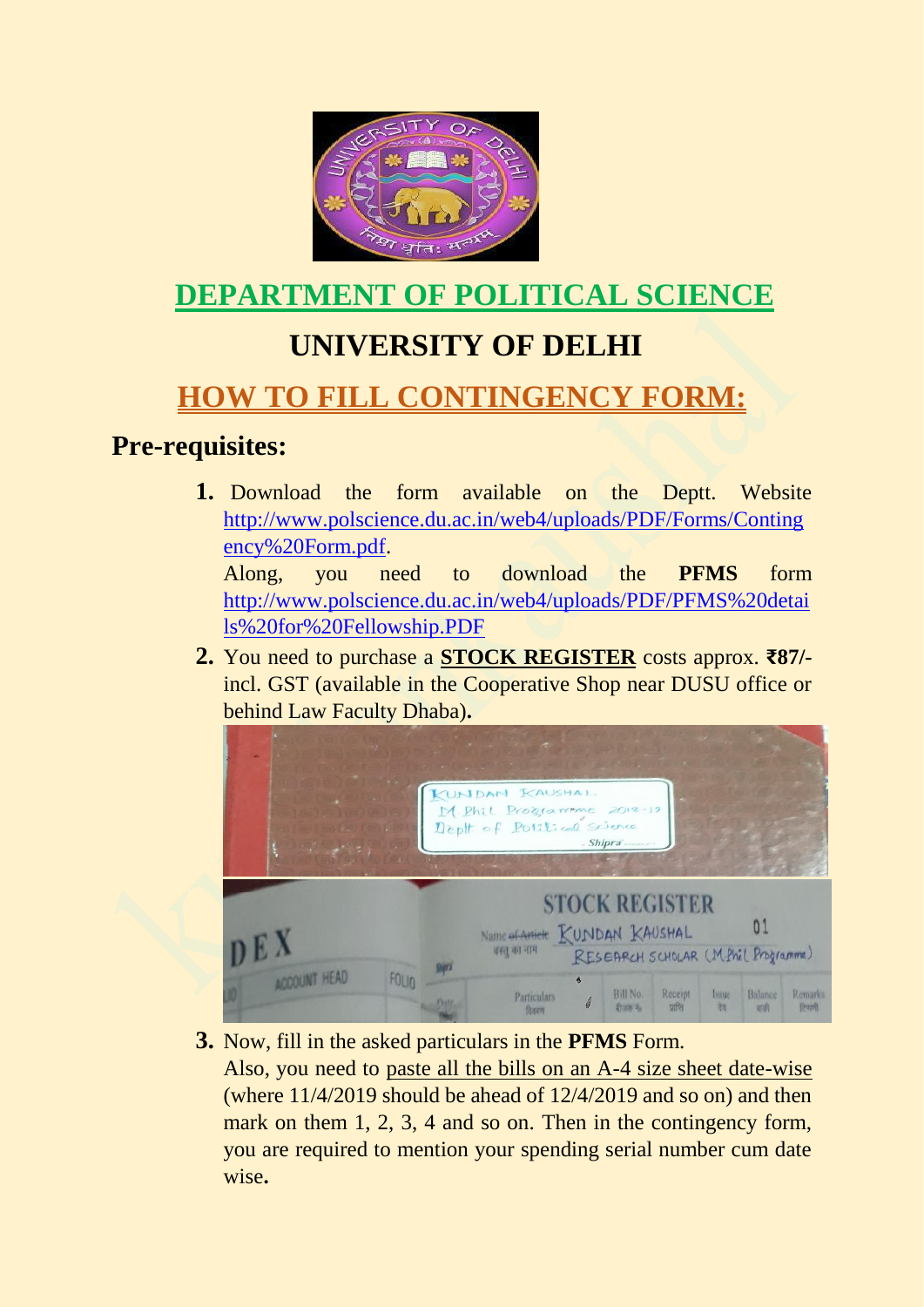- **NOTE: For the purpose, you need to retain the genuine bills/ invoice of your spent money.**
- o **A**n illustration of this step is attached below:



✓ **Done with the aforementioned steps you now need to open your stock register. Mention there in detail all the information available in your contingency form (cited above).**

|                                                      |                                 |                                                   | <b>STOCK REGISTER</b><br>01<br>Name of Article KUNDAN KAUSHAL<br><b>HELL OR THE</b><br>RESERVENT SCHOLAR (M.Phil Programme |  |                  |            |                                                                                      |          |              | DEX |  |  |
|------------------------------------------------------|---------------------------------|---------------------------------------------------|----------------------------------------------------------------------------------------------------------------------------|--|------------------|------------|--------------------------------------------------------------------------------------|----------|--------------|-----|--|--|
|                                                      | 2/2                             |                                                   | Long. Thisney<br>with.                                                                                                     |  | Bill No. Receipt |            | Particulars                                                                          | $F0U0 -$ | ACCOUNT HEAD |     |  |  |
|                                                      |                                 |                                                   | 21548%                                                                                                                     |  |                  |            | 29/11/19 Xerox (1/24/4-4 pp) 1540                                                    |          |              |     |  |  |
|                                                      |                                 |                                                   | ₹1401/-0                                                                                                                   |  |                  |            | 13/2/19 Xerox (1468 At pp) 1561<br>Binding (Spinel)<br>Registor (3)                  |          |              |     |  |  |
| <b>Head of the Department</b><br>(with rubber stamp) | Supervisor                      | <b>Signature of Student</b>                       | $\frac{3379}{40}$                                                                                                          |  |                  |            | 01/3/19 Xerex (412 44 pg) 1571<br>Exiding Regain (1)                                 |          |              |     |  |  |
|                                                      |                                 | Name of the SBI bank with full address:           | $787 - 9$                                                                                                                  |  |                  | $9 - 1827$ | 91/3/19 Stock Register                                                               |          |              |     |  |  |
|                                                      | FOR THE USE OF FINANCE BRANCH-X | $A/C$ no.:                                        | 36!4/4<br>$rac{1}{24.0291}$                                                                                                |  |                  |            | 12/3/19 Drin Out (123044 5300)                                                       |          |              |     |  |  |
|                                                      |                                 |                                                   |                                                                                                                            |  |                  |            |                                                                                      |          |              |     |  |  |
| Budget Head, UGC/SCIR/Plan                           |                                 | Pay to                                            |                                                                                                                            |  |                  |            | Very                                                                                 |          |              |     |  |  |
|                                                      |                                 | Passed for (Rupees<br>contingency form page no. 2 |                                                                                                                            |  |                  |            | <b>Fastruttzuer / Head</b><br>world's Graph Steph<br>Department of Political Science |          |              |     |  |  |

o After having completed the above filling in requirements, meet the convenor/ supervisor for getting these attested and approved. You need to get his/ her sign on**:**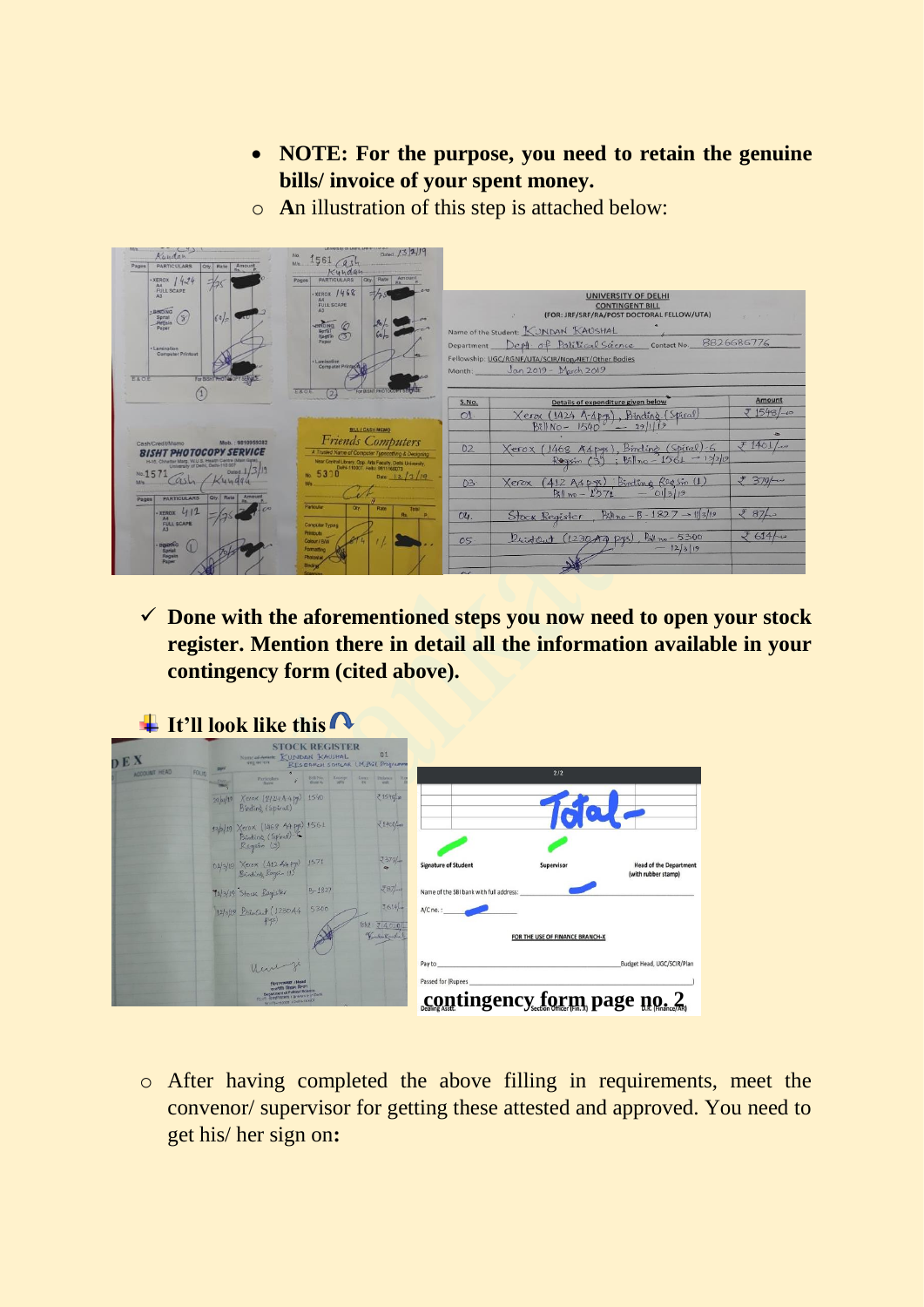- **a) Contingency form (both pages)**
- **b) Sheet pasted with the bills (get each and every bill signed)**
- **c) Below your records on Stock Register**

#### **That's It!!**

- ➢ **Finally**, before heading to the office where you'll be asked to undersign/ self-attest some of the papers {Ms. Deep Shikha}, ensure you are with the following forms/ docx, at the end of the above procedure**:**
- **1) Contingency Form**
- **2) PFMS Form**
- **3) Sheet pasted with bills**
- **4) Stock Register**
- **5) Bank Passbook (account info page) copy**

**That's All THANK YOU HOPE THIS HELPS!!**